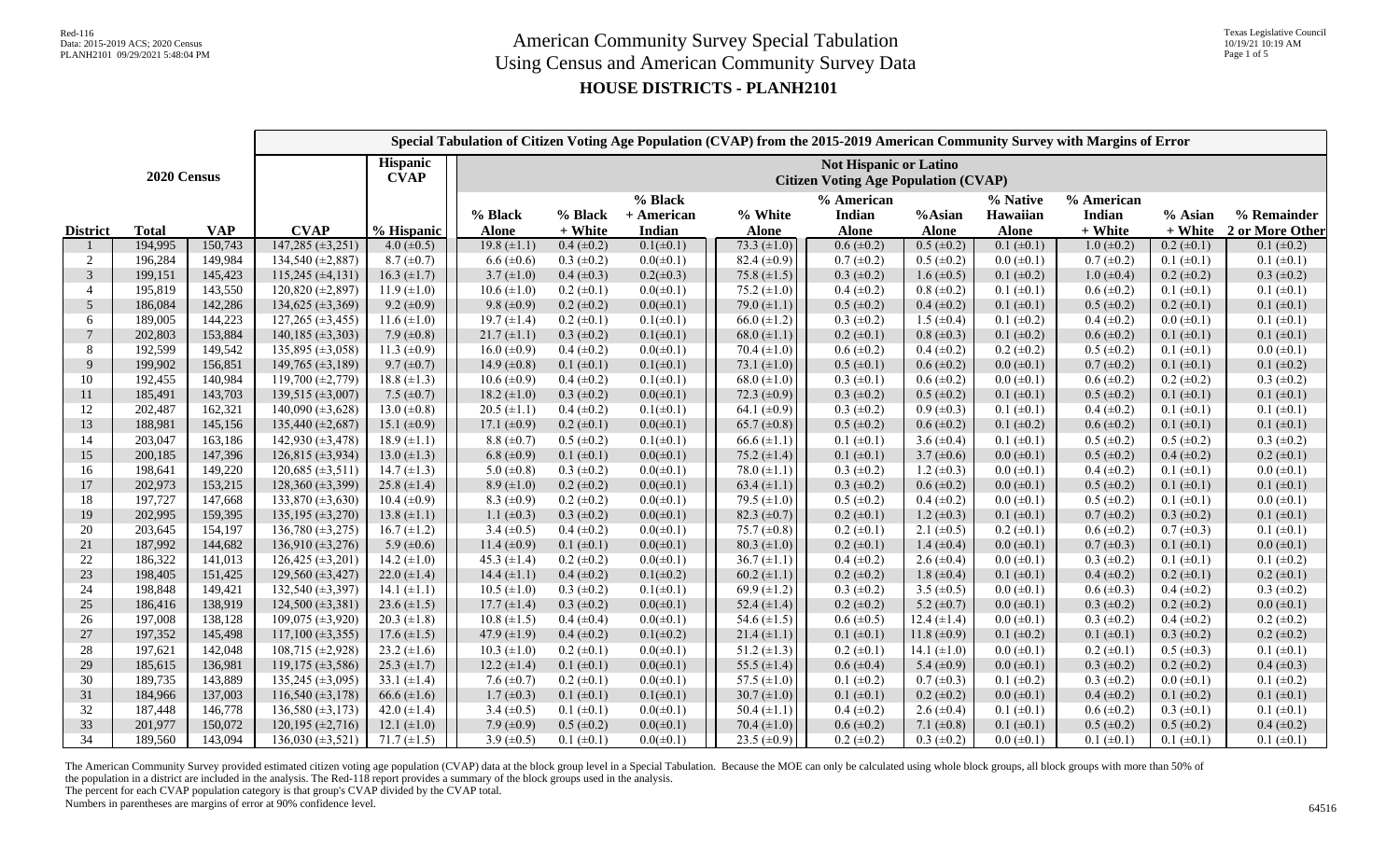## **HOUSE DISTRICTS - PLANH2101**

|                                               |              |            |                                                                              |                    |                   |                   |                       |                    |                      |                    |                      | Special Tabulation of Citizen Voting Age Population (CVAP) from the 2015-2019 American Community Survey with Margins of Error |                     |                     |
|-----------------------------------------------|--------------|------------|------------------------------------------------------------------------------|--------------------|-------------------|-------------------|-----------------------|--------------------|----------------------|--------------------|----------------------|-------------------------------------------------------------------------------------------------------------------------------|---------------------|---------------------|
| <b>Hispanic</b><br>2020 Census<br><b>CVAP</b> |              |            | <b>Not Hispanic or Latino</b><br><b>Citizen Voting Age Population (CVAP)</b> |                    |                   |                   |                       |                    |                      |                    |                      |                                                                                                                               |                     |                     |
|                                               |              |            |                                                                              |                    | % Black           | % Black           | % Black<br>+ American | % White            | % American<br>Indian | %Asian             | % Native<br>Hawaiian | % American<br>Indian                                                                                                          | % Asian             | % Remainder         |
| <b>District</b>                               | <b>Total</b> | <b>VAP</b> | <b>CVAP</b>                                                                  | % Hispanic         | <b>Alone</b>      | + White           | Indian                | <b>Alone</b>       | <b>Alone</b>         | <b>Alone</b>       | <b>Alone</b>         | + White                                                                                                                       | + White             | 2 or More Other     |
| 35                                            | 186,070      | 127,961    | $86,775 \ (\pm 3,027)$                                                       | $86.5 (\pm 1.6)$   | $0.3 \ (\pm 0.2)$ | $0.0 \ (\pm 0.1)$ | $0.0(\pm 0.1)$        | $12.3 (\pm 1.0)$   | $0.2 (\pm 0.2)$      | $0.6 (\pm 0.3)$    | $0.0 (\pm 0.1)$      | $0.1 (\pm 0.2)$                                                                                                               | $0.0 (\pm 0.1)$     | $0.0 \ (\pm 0.1)$   |
| 36                                            | 185,775      | 131,913    | $87,770 (\pm 3,311)$                                                         | 88.8 $(\pm 1.3)$   | $0.3 \ (\pm 0.3)$ | $0.0 \ (\pm 0.2)$ | $0.0(\pm 0.1)$        | $10.2 (\pm 1.1)$   | $0.0$ ( $\pm 0.1$ )  | $0.6 (\pm 0.3)$    | $0.0 (\pm 0.1)$      | $0.0 \ (\pm 0.1)$                                                                                                             | $0.1 (\pm 0.2)$     | $0.0 \ (\pm 0.1)$   |
| 37                                            | 184,621      | 133,615    | $101,150 \ (\pm 2,897)$                                                      | $86.0 \ (\pm 1.3)$ | $0.3 \ (\pm 0.2)$ | $0.0 \ (\pm 0.2)$ | $0.0(\pm 0.2)$        | 13.3 $(\pm 0.8)$   | $0.1 (\pm 0.2)$      | $0.2 \ (\pm 0.2)$  | $0.0 \ (\pm 0.2)$    | $0.1 (\pm 0.2)$                                                                                                               | $0.0 (\pm 0.2)$     | $0.0 \ (\pm 0.2)$   |
| 38                                            | 184,626      | 130,901    | $\overline{100,335}$ (±3,242)                                                | $86.7 (\pm 1.4)$   | $0.7 (\pm 0.2)$   | $0.0 \ (\pm 0.1)$ | $0.0(\pm 0.1)$        | 11.4 $(\pm 0.9)$   | $0.1 (\pm 0.2)$      | $0.9 \ (\pm 0.3)$  | $0.0 (\pm 0.1)$      | $0.0 \ (\pm 0.1)$                                                                                                             | $0.0 \ (\pm 0.1)$   | $0.0 \ (\pm 0.1)$   |
| 39                                            | 187,075      | 128,031    | $91,330 \ (\pm 3,336)$                                                       | $89.2 \ (\pm 1.5)$ | $0.2 \ (\pm 0.2)$ | $0.0 \ (\pm 0.1)$ | $0.0(\pm 0.1)$        | $10.3 \ (\pm 0.8)$ | $0.1 (\pm 0.2)$      | $0.0 \ (\pm 0.1)$  | $0.0 \ (\pm 0.1)$    | $0.1 (\pm 0.2)$                                                                                                               | $0.0 \ (\pm 0.1)$   | $0.0 \ (\pm 0.1)$   |
| 40                                            | 197,911      | 137,868    | $96,415 \ (\pm 3,321)$                                                       | 89.5 $(\pm 1.4)$   | 1.3 $(\pm 0.3)$   | $0.0 \ (\pm 0.1)$ | $0.0(\pm 0.1)$        | 7.9 $(\pm 0.8)$    | $0.2 (\pm 0.2)$      | $0.8 (\pm 0.3)$    | $0.0 \ (\pm 0.1)$    | $0.1 (\pm 0.1)$                                                                                                               | $0.0 \ (\pm 0.1)$   | $0.0$ ( $\pm 0.1$ ) |
| 41                                            | 185,884      | 134,628    | $102,120 \ (\pm 3,244)$                                                      | $81.9 \ (\pm 1.5)$ | $0.7 (\pm 0.3)$   | $0.0 \ (\pm 0.1)$ | $0.0(\pm 0.1)$        | 14.7 $(\pm 1.0)$   | $0.1 (\pm 0.2)$      | 2.4 $(\pm 0.5)$    | $0.0 \ (\pm 0.1)$    | $0.1 (\pm 0.1)$                                                                                                               | $0.1 (\pm 0.1)$     | $0.0 \ (\pm 0.1)$   |
| 42                                            | 184,728      | 132,081    | $101,285 \ (\pm 2,800)$                                                      | 92.6 $(\pm 0.9)$   | $0.5 (\pm 0.2)$   | $0.0 \ (\pm 0.1)$ | $0.0(\pm 0.1)$        | 6.1 $(\pm 0.7)$    | $0.1 (\pm 0.2)$      | $0.6 (\pm 0.3)$    | $0.0 (\pm 0.2)$      | $0.1 (\pm 0.1)$                                                                                                               | $0.0$ ( $\pm 0.1$ ) | $0.0$ ( $\pm 0.1$ ) |
| 43                                            | 196,580      | 149,566    | 142,740 (±3,457)                                                             | 59.7 $(\pm 1.5)$   | 3.2 $(\pm 0.3)$   | $0.2 \ (\pm 0.1)$ | $0.1(\pm 0.1)$        | 35.1 $(\pm 1.0)$   | $0.2 (\pm 0.2)$      | $0.9 \ (\pm 0.2)$  | $0.1 (\pm 0.1)$      | $0.4 (\pm 0.1)$                                                                                                               | $0.1 (\pm 0.1)$     | $0.0 \ (\pm 0.1)$   |
| 44                                            | 192,359      | 142,911    | $126,835 \ (\pm 2,821)$                                                      | 33.9 $(\pm 1.4)$   | 8.3 $(\pm 0.8)$   | $0.2 \ (\pm 0.1)$ | $0.1(\pm 0.1)$        | 54.8 $(\pm 0.9)$   | $0.2 (\pm 0.2)$      | 1.4 $(\pm 0.3)$    | $0.1 (\pm 0.3)$      | $0.5 (\pm 0.2)$                                                                                                               | $0.4~(\pm 0.2)$     | $0.2 (\pm 0.2)$     |
| 45                                            | 202,193      | 155,158    | $128,120 \ (\pm 3,802)$                                                      | $37.7 (\pm 1.8)$   | 4.8 $(\pm 0.7)$   | $0.2 \ (\pm 0.1)$ | $0.0(\pm 0.1)$        | 54.9 $(\pm 1.4)$   | $0.3 (\pm 0.2)$      | 1.1 $(\pm 0.3)$    | $0.0 (\pm 0.1)$      | $0.5 (\pm 0.2)$                                                                                                               | $0.3 \ (\pm 0.1)$   | $0.2 \ (\pm 0.1)$   |
| 46                                            | 202,556      | 152,715    | $113,030 \ (\pm 3,256)$                                                      | $26.3 \ (\pm 1.6)$ | $20.3 (\pm 1.4)$  | $0.6 \ (\pm 0.2)$ | $0.3(\pm 0.3)$        | 45.7 $(\pm 1.5)$   | $0.2 (\pm 0.1)$      | 4.9 $(\pm 0.7)$    | $0.1 (\pm 0.1)$      | $0.5 \ (\pm 0.2)$                                                                                                             | $0.8 (\pm 0.3)$     | $0.2 \ (\pm 0.2)$   |
| 47                                            | 203,109      | 161,835    | 146,500 $(\pm 2,852)$                                                        | $21.9 \ (\pm 1.2)$ | 3.6 $(\pm 0.5)$   | $0.5 \ (\pm 0.2)$ | $0.0(\pm 0.1)$        | 68.5 $(\pm 0.8)$   | $0.2 \ (\pm 0.1)$    | 4.0 $(\pm 0.5)$    | $0.0 \ (\pm 0.1)$    | $0.6 (\pm 0.2)$                                                                                                               | $0.6 (\pm 0.2)$     | $0.2 \ (\pm 0.1)$   |
| 48                                            | 203,486      | 153,797    | 130,740 (±2,747)                                                             | 12.6 $(\pm 1.0)$   | 2.9 $(\pm 0.6)$   | $0.2 \ (\pm 0.1)$ | $0.0(\pm 0.1)$        | 74.0 $(\pm 1.0)$   | $0.1 (\pm 0.1)$      | $8.1 (\pm 0.7)$    | $0.0 \ (\pm 0.1)$    | $0.5 \ (\pm 0.2)$                                                                                                             | $1.0 \ (\pm 0.3)$   | $0.4 (\pm 0.2)$     |
| 49                                            | 202,705      | 174,950    | 150,960 (±3,384)                                                             | 18.5 $(\pm 0.9)$   | 4.6 $(\pm 0.5)$   | $0.3 \ (\pm 0.2)$ | $0.0(\pm 0.1)$        | 69.5 ( $\pm$ 0.8)  | $0.2 \ (\pm 0.1)$    | 5.1 $(\pm 0.6)$    | $0.1 (\pm 0.1)$      | $0.4 (\pm 0.2)$                                                                                                               | $1.0 \ (\pm 0.2)$   | $0.3 \ (\pm 0.2)$   |
| 50                                            | 203,128      | 157,542    | 115,600 $(\pm 3, 246)$                                                       | 28.6 $(\pm 1.6)$   | 16.3 $(\pm 1.4)$  | $0.4 (\pm 0.2)$   | $0.1(\pm 0.1)$        | 45.9 $(\pm 1.3)$   | $0.3 \ (\pm 0.2)$    | $6.7 \ (\pm 0.7)$  | $0.0 \ (\pm 0.1)$    | $0.7 (\pm 0.2)$                                                                                                               | $0.6 (\pm 0.2)$     | $0.4 (\pm 0.4)$     |
| 51                                            | 203,717      | 160,760    | $128,375 \ (\pm 3,167)$                                                      | 46.0 $(\pm 1.6)$   | $9.7 (\pm 0.9)$   | $0.3 \ (\pm 0.2)$ | $0.2(\pm 0.2)$        | 40.1 $(\pm 1.1)$   | $0.3 (\pm 0.2)$      | 2.2 $(\pm 0.4)$    | $0.0 (\pm 0.1)$      | $0.4 (\pm 0.2)$                                                                                                               | $0.5 (\pm 0.2)$     | $0.2 \ (\pm 0.2)$   |
| 52                                            | 201,468      | 145,731    | $112,115 \ (\pm 3,038)$                                                      | $21.9 \ (\pm 1.5)$ | $8.2 \ (\pm 1.1)$ | $0.4 (\pm 0.2)$   | $0.0(\pm 0.1)$        | 63.6 $(\pm 0.9)$   | $0.2 (\pm 0.1)$      | 3.8 $(\pm 0.5)$    | $0.0 \ (\pm 0.1)$    | $0.7 (\pm 0.3)$                                                                                                               | $0.6 (\pm 0.2)$     | $0.6 (\pm 0.6)$     |
| 53                                            | 199,548      | 159,656    | $152,915 \ (\pm 3,433)$                                                      | 30.6 $(\pm 1.3)$   | $1.9 \ (\pm 0.3)$ | $0.1 (\pm 0.1)$   | $0.0(\pm 0.1)$        | 65.7 $(\pm 0.9)$   | $0.4 (\pm 0.2)$      | $0.3 \ (\pm 0.2)$  | $0.1 (\pm 0.1)$      | $0.8 (\pm 0.2)$                                                                                                               | $0.1 (\pm 0.1)$     | $0.1 (\pm 0.1)$     |
| 54                                            | 185,389      | 134,947    | 115,795 $(\pm 2, 910)$                                                       | 20.0 $(\pm 1.3)$   | 20.8 $(\pm 1.3)$  | $0.9 \ (\pm 0.3)$ | $0.2(\pm 0.2)$        | 53.6 $(\pm 1.3)$   | $0.3 \ (\pm 0.2)$    | 2.5 $(\pm 0.4)$    | $0.3 \ (\pm 0.2)$    | $0.5 \ (\pm 0.2)$                                                                                                             | $0.5 (\pm 0.2)$     | $0.4 (\pm 0.2)$     |
| 55                                            | 185,258      | 137,216    | 122,800 (±3,252)                                                             | $20.3 \ (\pm 1.3)$ | 23.2 $(\pm 1.3)$  | $0.9 \ (\pm 0.3)$ | $0.2(\pm 0.2)$        | 49.4 $(\pm 1.1)$   | $0.3 \ (\pm 0.2)$    | 2.5 $(\pm 0.4)$    | $0.9 (\pm 0.3)$      | $0.7 (\pm 0.3)$                                                                                                               | $0.5 (\pm 0.2)$     | $1.0 \ (\pm 0.3)$   |
| 56                                            | 199,975      | 152,415    | $136,230 \ (\pm 3,004)$                                                      | $16.7 (\pm 1.0)$   | $10.5 (\pm 1.0)$  | $0.1 (\pm 0.1)$   | $0.0(\pm 0.1)$        | 70.3 $(\pm 0.9)$   | $0.2 (\pm 0.1)$      | 1.4 $(\pm 0.2)$    | $0.0 (\pm 0.1)$      | $0.4 (\pm 0.2)$                                                                                                               | $0.2 \ (\pm 0.1)$   | $0.1 (\pm 0.1)$     |
| 57                                            | 194,130      | 140,220    | 113,445 ( $\pm$ 3,106)                                                       | $13.4 (\pm 1.3)$   | 9.3 $(\pm 1.2)$   | $0.3 \ (\pm 0.2)$ | $0.1(\pm 0.1)$        | 72.9 $(\pm 1.3)$   | $0.5 (\pm 0.2)$      | 2.1 $(\pm 0.4)$    | $0.1 (\pm 0.1)$      | $0.8 (\pm 0.2)$                                                                                                               | $0.4 (\pm 0.2)$     | $0.2 \ (\pm 0.1)$   |
| 58                                            | 189,132      | 140,933    | 126,570 (±2,928)                                                             | $16.6 (\pm 1.2)$   | 3.2 $(\pm 0.6)$   | $0.2 \ (\pm 0.1)$ | $0.0(\pm 0.1)$        | 77.6 $(\pm 0.9)$   | $0.3 \ (\pm 0.2)$    | $0.7 (\pm 0.3)$    | $0.3 (\pm 0.2)$      | $0.8 (\pm 0.2)$                                                                                                               | $0.1 (\pm 0.1)$     | $0.1 (\pm 0.2)$     |
| 59                                            | 195,458      | 152,143    | 138,090 (±3,116)                                                             | 12.5 $(\pm 0.9)$   | $6.4 \ (\pm 0.5)$ | $0.5 (\pm 0.2)$   | $0.2(\pm 0.2)$        | 76.5 $(\pm 0.9)$   | $0.7 (\pm 0.3)$      | $0.9 \ (\pm 0.2)$  | $0.3 \ (\pm 0.2)$    | $1.5 \ (\pm 0.3)$                                                                                                             | $0.3 \ (\pm 0.1)$   | $0.3 \ (\pm 0.1)$   |
| 60                                            | 194,549      | 139,862    | 99,970 (±2,988)                                                              | 13.0 $(\pm 1.5)$   | 12.5 $(\pm 1.4)$  | $0.4 (\pm 0.2)$   | $0.0(\pm 0.1)$        | 65.6 $(\pm 1.5)$   | $0.3 \ (\pm 0.2)$    | 7.2 $(\pm 0.9)$    | $0.0 (\pm 0.1)$      | $0.4 (\pm 0.2)$                                                                                                               | $0.4~(\pm 0.2)$     | $0.1 (\pm 0.1)$     |
| 61                                            | 185,732      | 140,599    | 124,540 $(\pm 2, 911)$                                                       | 9.1 $(\pm 0.8)$    | $1.5 \ (\pm 0.4)$ | $0.3 \ (\pm 0.2)$ | $0.0(\pm 0.1)$        | 87.0 $(\pm 0.8)$   | $0.6 (\pm 0.2)$      | $0.4 (\pm 0.2)$    | $0.0 (\pm 0.1)$      | $0.8 (\pm 0.3)$                                                                                                               | $0.2 \ (\pm 0.1)$   | $0.1 (\pm 0.1)$     |
| 62                                            | 186,794      | 144,154    | 132,100 $(\pm 2,823)$                                                        | $6.7 (\pm 0.6)$    | 5.9 $(\pm 0.6)$   | $0.5 \ (\pm 0.2)$ | $0.1(\pm 0.1)$        | 83.7 $(\pm 0.8)$   | $1.0 \ (\pm 0.2)$    | $0.7 (\pm 0.2)$    | $0.0 \ (\pm 0.1)$    | 1.1 $(\pm 0.2)$                                                                                                               | $0.1 (\pm 0.1)$     | $0.2 \ (\pm 0.2)$   |
| 63                                            | 202,319      | 152,377    | 128,395 (±2,443)                                                             | 14.6 $(\pm 0.9)$   | 9.6 $(\pm 0.8)$   | $0.4 (\pm 0.2)$   | $0.1(\pm 0.1)$        | 65.4 $(\pm 0.9)$   | $0.3 (\pm 0.2)$      | $8.0 \ (\pm 0.7)$  | $0.1 (\pm 0.1)$      | $0.5 (\pm 0.2)$                                                                                                               | $0.5 (\pm 0.2)$     | $0.3 (\pm 0.2)$     |
| 64                                            | 185,263      | 146,845    | $132,710 \ (\pm 3,112)$                                                      | 14.6 $(\pm 1.0)$   | 7.3 $(\pm 0.9)$   | $0.4 (\pm 0.2)$   | $0.0(\pm 0.1)$        | 74.5 $(\pm 0.9)$   | $0.4~(\pm 0.2)$      | $1.5 \ (\pm 0.3)$  | $0.2 \ (\pm 0.1)$    | $0.6 (\pm 0.2)$                                                                                                               | $0.4 (\pm 0.2)$     | $0.2 \ (\pm 0.1)$   |
| 65                                            | 202,249      | 154,144    | 124,245 (±2,734)                                                             | $12.6 (\pm 1.0)$   | $12.7 (\pm 1.1)$  | $0.4 (\pm 0.2)$   | $0.2(\pm 0.2)$        | 62.5 $(\pm 0.9)$   | $0.4 (\pm 0.2)$      | $9.7 (\pm 0.8)$    | $0.1 (\pm 0.1)$      | $0.6 (\pm 0.2)$                                                                                                               | $0.6 (\pm 0.2)$     | $0.2 \ (\pm 0.1)$   |
| 66                                            | 196,331      | 149,369    | 115,615 (±2,495)                                                             | 9.4 $(\pm 0.9)$    | $10.4 (\pm 1.0)$  | $0.3 \ (\pm 0.2)$ | $0.2(\pm 0.2)$        | 66.3 $(\pm 0.9)$   | $0.4~(\pm 0.2)$      | 11.3 $(\pm 0.8)$   | $0.1 (\pm 0.1)$      | $0.7 (\pm 0.2)$                                                                                                               | $0.5 (\pm 0.2)$     | $0.2 \ (\pm 0.2)$   |
| 67                                            | 200,042      | 157,389    | $134,130 \ (\pm 3,315)$                                                      | $8.4 (\pm 0.8)$    | 7.9 $(\pm 0.9)$   | $0.4 (\pm 0.2)$   | $0.1(\pm 0.1)$        | 71.2 $(\pm 0.8)$   | $0.3 \ (\pm 0.1)$    | $10.5 \ (\pm 0.9)$ | $0.1 (\pm 0.1)$      | $0.5 (\pm 0.2)$                                                                                                               | $0.5 (\pm 0.2)$     | $0.1 (\pm 0.1)$     |
| 68                                            | 193,744      | 150,323    | 142,310 $(\pm 2,796)$                                                        | 13.1 $(\pm 0.8)$   | 2.8 $(\pm 0.4)$   | $0.2 \ (\pm 0.1)$ | $0.0(\pm 0.1)$        | $81.9 \ (\pm 0.7)$ | $0.5 (\pm 0.2)$      | $0.5 (\pm 0.2)$    | $0.0 \ (\pm 0.1)$    | $0.7 (\pm 0.2)$                                                                                                               | $0.2 \ (\pm 0.1)$   | $0.0 \ (\pm 0.1)$   |

The American Community Survey provided estimated citizen voting age population (CVAP) data at the block group level in a Special Tabulation. Because the MOE can only be calculated using whole block groups, all block groups the population in a district are included in the analysis. The Red-118 report provides a summary of the block groups used in the analysis.

The percent for each CVAP population category is that group's CVAP divided by the CVAP total.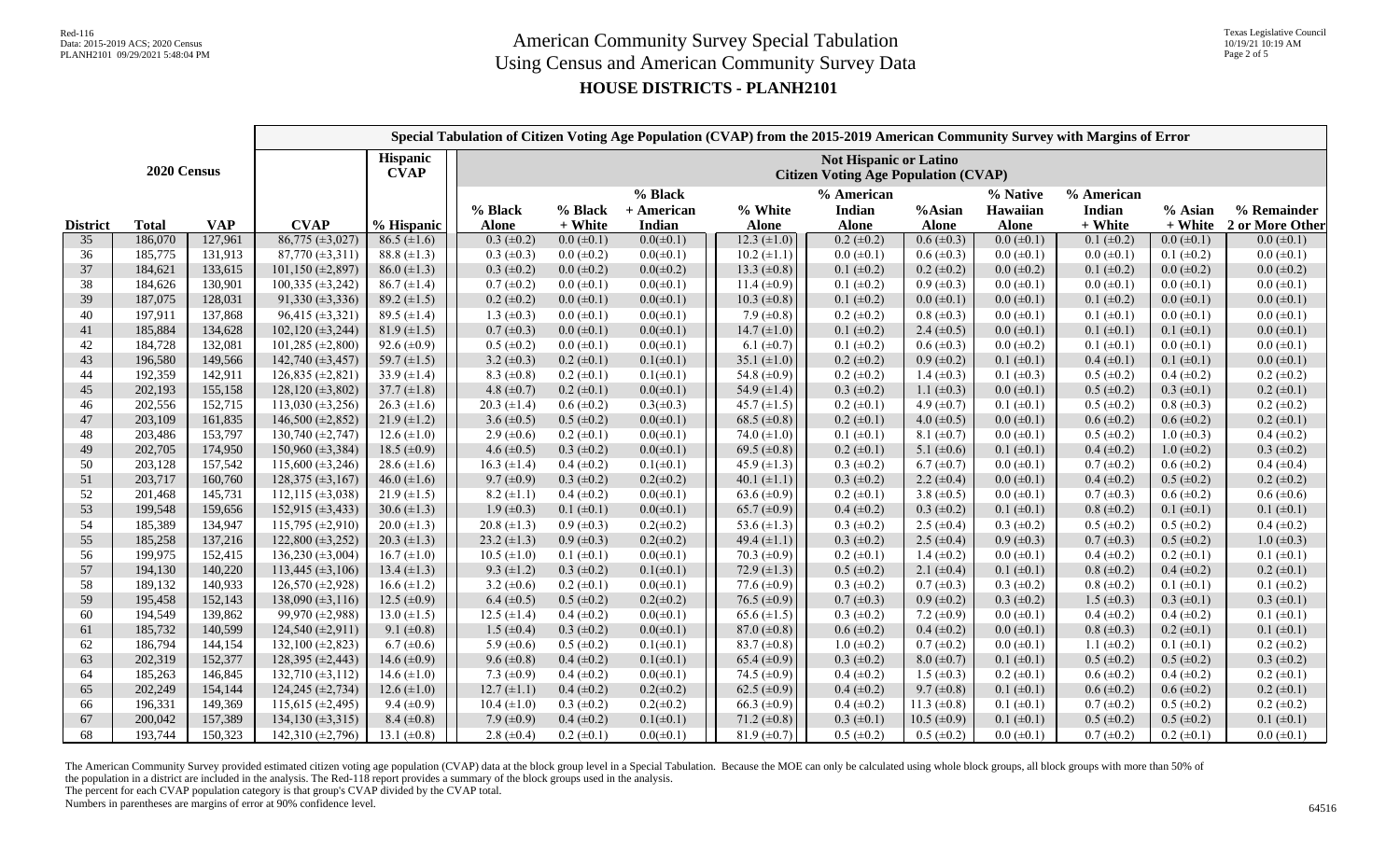## **HOUSE DISTRICTS - PLANH2101**

|                 |              |            | Special Tabulation of Citizen Voting Age Population (CVAP) from the 2015-2019 American Community Survey with Margins of Error |                                                                              |                    |                                                                                                                               |                |                    |                   |                    |                   |                   |                   |                   |
|-----------------|--------------|------------|-------------------------------------------------------------------------------------------------------------------------------|------------------------------------------------------------------------------|--------------------|-------------------------------------------------------------------------------------------------------------------------------|----------------|--------------------|-------------------|--------------------|-------------------|-------------------|-------------------|-------------------|
| 2020 Census     |              |            | <b>Hispanic</b><br><b>CVAP</b>                                                                                                | <b>Not Hispanic or Latino</b><br><b>Citizen Voting Age Population (CVAP)</b> |                    |                                                                                                                               |                |                    |                   |                    |                   |                   |                   |                   |
|                 |              |            |                                                                                                                               |                                                                              | % Black            | % Black<br>% American<br>% Native<br>% American<br>% Black<br>% White<br>Hawaiian<br>+ American<br>Indian<br>%Asian<br>Indian |                |                    |                   |                    |                   |                   |                   | % Remainder       |
| <b>District</b> | <b>Total</b> | <b>VAP</b> | <b>CVAP</b>                                                                                                                   | % Hispanic                                                                   | <b>Alone</b>       | + White                                                                                                                       | Indian         | <b>Alone</b>       | <b>Alone</b>      | <b>Alone</b>       | <b>Alone</b>      | + White           | + White           | 2 or More Other   |
| 69              | 185,518      | 144,494    | $141,470 \ (\pm 2,687)$                                                                                                       | $14.7 (\pm 0.8)$                                                             | 8.3 $(\pm 0.6)$    | $0.5 (\pm 0.2)$                                                                                                               | $0.1(\pm 0.1)$ | $73.3 (\pm 0.7)$   | $0.8 (\pm 0.2)$   | $1.2 \ (\pm 0.3)$  | $0.0 (\pm 0.1)$   | $0.6 (\pm 0.2)$   | $0.2 (\pm 0.1)$   | $0.3 (\pm 0.2)$   |
| 70              | 188,804      | 130,251    | 105,690 (±2,439)                                                                                                              | $9.2 \ (\pm 0.9)$                                                            | $10.0 \ (\pm 1.2)$ | $0.2 \ (\pm 0.2)$                                                                                                             | $0.1(\pm 0.1)$ | 68.7 $(\pm 1.0)$   | $0.5 (\pm 0.2)$   | $10.0 \ (\pm 0.8)$ | $0.0 (\pm 0.1)$   | $0.4 (\pm 0.2)$   | $0.6 (\pm 0.2)$   | $0.3 \ (\pm 0.1)$ |
| 71              | 191,317      | 146,476    | 135,865 $(\pm 2,830)$                                                                                                         | $20.4 (\pm 1.0)$                                                             | 7.6 $(\pm 0.6)$    | $0.3 \ (\pm 0.2)$                                                                                                             | $0.1(\pm 0.1)$ | 69.0 $(\pm 0.9)$   | $0.4 (\pm 0.2)$   | $1.0 \ (\pm 0.3)$  | $0.0 \ (\pm 0.1)$ | $0.6 (\pm 0.2)$   | $0.3 \ (\pm 0.2)$ | $0.1 (\pm 0.1)$   |
| 72              | 186,421      | 143,348    | 134,515 (±3,004)                                                                                                              | 32.5 $(\pm 1.4)$                                                             | 4.0 $(\pm 0.6)$    | $0.2 \ (\pm 0.2)$                                                                                                             | $0.0(\pm 0.1)$ | 61.0 $(\pm 0.9)$   | $0.4 (\pm 0.2)$   | $0.8 (\pm 0.3)$    | $0.1 (\pm 0.1)$   | $0.6 (\pm 0.2)$   | $0.2 \ (\pm 0.2)$ | $0.2 \ (\pm 0.2)$ |
| 73              | 200,375      | 156,900    | 130,150 (±2,888)                                                                                                              | $20.0 \ (\pm 1.2)$                                                           | 1.8 $(\pm 0.4)$    | $0.3 \ (\pm 0.2)$                                                                                                             | $0.0(\pm 0.1)$ | 76.0 $(\pm 0.9)$   | $0.1 (\pm 0.1)$   | $0.7 (\pm 0.2)$    | $0.0 \ (\pm 0.1)$ | $0.8 (\pm 0.2)$   | $0.3 \ (\pm 0.1)$ | $0.1 (\pm 0.1)$   |
| 74              | 200,697      | 148,484    | $116,270 \ (\pm 3,285)$                                                                                                       | 72.1 $(\pm 1.6)$                                                             | 3.3 $(\pm 0.5)$    | $0.3 \ (\pm 0.2)$                                                                                                             | $0.1(\pm 0.2)$ | 22.3 $(\pm 1.1)$   | $0.7 (\pm 0.3)$   | $0.6 (\pm 0.2)$    | $0.1 (\pm 0.1)$   | $0.2 \ (\pm 0.2)$ | $0.1 (\pm 0.1)$   | $0.2 \ (\pm 0.2)$ |
| 75              | 200,418      | 137,283    | 84,870 $(\pm 3, 148)$                                                                                                         | 89.8 $(\pm 1.5)$                                                             | 2.1 $(\pm 0.6)$    | $0.0 \ (\pm 0.2)$                                                                                                             | $0.0(\pm 0.1)$ | $6.9 \ (\pm 0.9)$  | $0.4 (\pm 0.2)$   | $0.4 \ (\pm 0.3)$  | $0.0 (\pm 0.2)$   | $0.1 (\pm 0.2)$   | $0.0 \ (\pm 0.2)$ | $0.1 (\pm 0.2)$   |
| 76              | 201,357      | 150,301    | 119,260 $(\pm 3,643)$                                                                                                         | 18.2 $(\pm 1.7)$                                                             | 22.2 $(\pm 1.8)$   | $0.1 (\pm 0.1)$                                                                                                               | $0.0(\pm 0.1)$ | 32.8 $(\pm 1.8)$   | $0.2 (\pm 0.2)$   | 25.6 $(\pm 1.4)$   | $0.0 (\pm 0.1)$   | $0.2 \ (\pm 0.1)$ | $0.5 (\pm 0.2)$   | $0.1 (\pm 0.1)$   |
| 77              | 203,921      | 158,812    | 126,485 (±3,195)                                                                                                              | $85.6 \ (\pm 1.0)$                                                           | 2.3 $(\pm 0.4)$    | $0.2 \ (\pm 0.2)$                                                                                                             | $0.0(\pm 0.2)$ | $10.6 (\pm 0.8)$   | $0.3 (\pm 0.2)$   | $0.7 (\pm 0.3)$    | $0.0 \ (\pm 0.2)$ | $0.1 (\pm 0.2)$   | $0.1 (\pm 0.2)$   | $0.1 (\pm 0.2)$   |
| 78              | 203,786      | 153,882    | $127,635 \ (\pm 3,101)$                                                                                                       | 66.4 $(\pm 1.5)$                                                             | 4.8 $(\pm 0.6)$    | $0.2 \ (\pm 0.2)$                                                                                                             | $0.0(\pm 0.1)$ | $25.2 (\pm 1.0)$   | $0.3 (\pm 0.2)$   | $1.9 \ (\pm 0.3)$  | $0.3 (\pm 0.2)$   | $0.1 (\pm 0.1)$   | $0.4~(\pm 0.2)$   | $0.3 (\pm 0.3)$   |
| 79              | 204,008      | 155,827    | 138,635 (±3,490)                                                                                                              | 79.6 $(\pm 1.3)$                                                             | 3.6 $(\pm 0.5)$    | $0.1 (\pm 0.1)$                                                                                                               | $0.0(\pm 0.1)$ | 14.7 $(\pm 0.8)$   | $0.4 (\pm 0.2)$   | $0.8 (\pm 0.2)$    | $0.2 (\pm 0.2)$   | $0.3 \ (\pm 0.1)$ | $0.1 (\pm 0.1)$   | $0.1 (\pm 0.1)$   |
| 80              | 192,601      | 135,888    | 114,485 $(\pm 3, 430)$                                                                                                        | 77.6 $(\pm 1.6)$                                                             | $0.6 (\pm 0.2)$    | $0.1 (\pm 0.2)$                                                                                                               | $0.0(\pm 0.1)$ | $20.7 \ (\pm 1.1)$ | $0.1 (\pm 0.2)$   | $0.2 \ (\pm 0.2)$  | $0.0 \ (\pm 0.1)$ | $0.5 \ (\pm 0.3)$ | $0.0 \ (\pm 0.1)$ | $0.0 \ (\pm 0.1)$ |
| 81              | 184,670      | 133,588    | $111,510 \ (\pm 3,350)$                                                                                                       | 51.9 $(\pm 1.9)$                                                             | 4.8 $(\pm 0.8)$    | $0.1 (\pm 0.2)$                                                                                                               | $0.0(\pm 0.1)$ | 41.5 $(\pm 1.2)$   | $0.3 (\pm 0.2)$   | $0.7 (\pm 0.3)$    | $0.0 \ (\pm 0.1)$ | $0.6 (\pm 0.2)$   | $0.1 (\pm 0.2)$   | $0.0 \ (\pm 0.1)$ |
| 82              | 187,676      | 136,280    | $120, 135 \ (\pm 3, 341)$                                                                                                     | 37.6 $(\pm 1.8)$                                                             | $6.4 \ (\pm 0.7)$  | $0.2 \ (\pm 0.2)$                                                                                                             | $0.0(\pm 0.1)$ | 53.8 $(\pm 1.1)$   | $0.4~(\pm 0.2)$   | $0.8 (\pm 0.3)$    | $0.1 (\pm 0.1)$   | $0.5 \ (\pm 0.2)$ | $0.2 \ (\pm 0.2)$ | $0.2 \ (\pm 0.2)$ |
| 83              | 186,970      | 139,966    | 123,705 (±2,537)                                                                                                              | 28.6 $(\pm 1.3)$                                                             | 4.0 $(\pm 0.5)$    | $0.2 \ (\pm 0.1)$                                                                                                             | $0.3(\pm 0.3)$ | 64.7 ( $\pm$ 0.9)  | $0.4 (\pm 0.2)$   | $1.0 \ (\pm 0.3)$  | $0.0 \ (\pm 0.1)$ | $0.5 (\pm 0.2)$   | $0.2 \ (\pm 0.2)$ | $0.1 (\pm 0.1)$   |
| 84              | 186,523      | 145,008    | 142,250 $(\pm 3,627)$                                                                                                         | 35.2 $(\pm 1.4)$                                                             | $8.2 \ (\pm 0.8)$  | $0.3 \ (\pm 0.2)$                                                                                                             | $0.0(\pm 0.1)$ | 53.7 $(\pm 1.2)$   | $0.3 \ (\pm 0.1)$ | 1.3 $(\pm 0.3)$    | $0.1 (\pm 0.1)$   | $0.3 \ (\pm 0.2)$ | $0.3 \ (\pm 0.1)$ | $0.1 (\pm 0.1)$   |
| 85              | 202,964      | 154,177    | $129,475 \ (\pm 3,218)$                                                                                                       | $18.6 (\pm 1.1)$                                                             | $16.5 (\pm 1.2)$   | $0.1 (\pm 0.1)$                                                                                                               | $0.0(\pm 0.1)$ | 58.7 $(\pm 1.0)$   | $0.1 (\pm 0.1)$   | 5.4 $(\pm 0.7)$    | $0.0 (\pm 0.1)$   | $0.3 \ (\pm 0.2)$ | $0.1 (\pm 0.1)$   | $0.1 (\pm 0.1)$   |
| 86              | 185,308      | 138,631    | $124,965 \ (\pm 2,649)$                                                                                                       | 23.3 $(\pm 1.1)$                                                             | 2.2 $(\pm 0.4)$    | $0.2 \ (\pm 0.2)$                                                                                                             | $0.0(\pm 0.1)$ | 71.6 $(\pm 0.9)$   | $0.4 (\pm 0.2)$   | 1.1 $(\pm 0.3)$    | $0.3 \ (\pm 0.2)$ | $0.7 (\pm 0.2)$   | $0.1 (\pm 0.1)$   | $0.2 \ (\pm 0.2)$ |
| 87              | 187,448      | 138,418    | 118,805 ( $\pm$ 2,538)                                                                                                        | 27.6 $(\pm 1.3)$                                                             | 7.2 $(\pm 0.6)$    | $0.3 \ (\pm 0.2)$                                                                                                             | $0.1(\pm 0.2)$ | 60.5 $(\pm 0.9)$   | $0.8 (\pm 0.2)$   | 2.4 $(\pm 0.5)$    | $0.2 \ (\pm 0.2)$ | $0.7 (\pm 0.2)$   | $0.1 (\pm 0.2)$   | $0.0 \ (\pm 0.1)$ |
| 88              | 186,059      | 135,454    | 123,095 (±2,552)                                                                                                              | 37.7 $(\pm 1.4)$                                                             | 4.2 $(\pm 0.4)$    | $0.3 \ (\pm 0.2)$                                                                                                             | $0.2(\pm 0.2)$ | 56.0 $(\pm 0.8)$   | $0.4 (\pm 0.2)$   | $0.3 \ (\pm 0.2)$  | $0.1 (\pm 0.2)$   | $0.6 (\pm 0.2)$   | $0.1 (\pm 0.1)$   | $0.1 (\pm 0.2)$   |
| 89              | 190,581      | 138,420    | 111,970 (±2,994)                                                                                                              | $12.1 (\pm 1.1)$                                                             | 11.1 $(\pm 1.3)$   | $0.2 \ (\pm 0.2)$                                                                                                             | $0.1(\pm 0.1)$ | 65.2 $(\pm 1.2)$   | $0.3 (\pm 0.1)$   | $9.8 (\pm 1.1)$    | $0.0 \ (\pm 0.1)$ | $0.4 (\pm 0.2)$   | $0.5 (\pm 0.2)$   | $0.4 (\pm 0.4)$   |
| 90              | 201,099      | 144,701    | 106,430 $(\pm 2,982)$                                                                                                         | 48.0 $(\pm 1.8)$                                                             | 18.3 $(\pm 1.3)$   | $0.2 \ (\pm 0.2)$                                                                                                             | $0.0(\pm 0.2)$ | 31.2 $(\pm 1.0)$   | $0.3 (\pm 0.2)$   | 1.3 $(\pm 0.3)$    | $0.0 (\pm 0.2)$   | $0.3 \ (\pm 0.2)$ | $0.3 \ (\pm 0.2)$ | $0.1 (\pm 0.2)$   |
| 91              | 187,551      | 141,549    | 122,890 (±3,245)                                                                                                              | $18.2 (\pm 1.4)$                                                             | 6.1 $(\pm 0.9)$    | $0.3 \ (\pm 0.2)$                                                                                                             | $0.1(\pm 0.1)$ | 68.2 $(\pm 1.1)$   | $0.5 (\pm 0.2)$   | 5.3 $(\pm 0.8)$    | $0.1 (\pm 0.1)$   | $0.6 (\pm 0.2)$   | $0.5 (\pm 0.2)$   | $0.2 \ (\pm 0.2)$ |
| 92              | 192,096      | 146,866    | 106,600 $(\pm 2,794)$                                                                                                         | 24.4 $(\pm 1.4)$                                                             | $25.1 (\pm 1.4)$   | $0.7 (\pm 0.3)$                                                                                                               | $0.1(\pm 0.2)$ | 41.8 $(\pm 1.2)$   | $0.4~(\pm 0.2)$   | 5.7 ( $\pm$ 0.8)   | $0.7 (\pm 0.4)$   | $0.4 (\pm 0.2)$   | $0.4 (\pm 0.2)$   | $0.3 \ (\pm 0.2)$ |
| 93              | 188,296      | 132,214    | 113,380 (±3,895)                                                                                                              | $16.4 (\pm 1.4)$                                                             | $11.0 \ (\pm 1.5)$ | $0.4 (\pm 0.2)$                                                                                                               | $0.1(\pm 0.1)$ | 63.5 $(\pm 1.6)$   | $0.7 (\pm 0.3)$   | 6.3 $(\pm 1.0)$    | $0.0 \ (\pm 0.1)$ | $0.8 (\pm 0.3)$   | $0.4 (\pm 0.2)$   | $0.5 \ (\pm 0.3)$ |
| 94              | 185,566      | 144,505    | 129,495 (±2,712)                                                                                                              | 11.2 ( $\pm 0.9$ )                                                           | $11.0 (\pm 1.1)$   | $0.5 \ (\pm 0.3)$                                                                                                             | $0.0(\pm 0.1)$ | 71.2 $(\pm 0.8)$   | $0.5 (\pm 0.2)$   | 4.3 $(\pm 0.5)$    | $0.1 (\pm 0.1)$   | $0.5 (\pm 0.2)$   | $0.4~(\pm 0.2)$   | $0.1 (\pm 0.1)$   |
| 95              | 203,641      | 148,994    | 114,955 (±3,292)                                                                                                              | 19.1 $(\pm 1.2)$                                                             | 49.1 $(\pm 1.8)$   | $0.6 \ (\pm 0.3)$                                                                                                             | $0.2(\pm 0.2)$ | $27.3 \ (\pm 1.1)$ | $0.2 (\pm 0.2)$   | 2.4 $(\pm 0.5)$    | $0.2 (\pm 0.2)$   | $0.5 (\pm 0.2)$   | $0.1 (\pm 0.1)$   | $0.3 \ (\pm 0.2)$ |
| 96              | 188,593      | 140,738    | 128,690 (±2,993)                                                                                                              | 14.2 $(\pm 1.1)$                                                             | $15.6 (\pm 1.2)$   | $0.3 \ (\pm 0.2)$                                                                                                             | $0.1(\pm 0.1)$ | 64.1 $(\pm 1.1)$   | $0.3 (\pm 0.2)$   | 4.0 $(\pm 0.6)$    | $0.1 (\pm 0.1)$   | $0.5 \ (\pm 0.2)$ | $0.5 \ (\pm 0.3)$ | $0.3 \ (\pm 0.2)$ |
| 97              | 190,669      | 148,417    | 129,860 (±2,919)                                                                                                              | 13.5 $(\pm 1.0)$                                                             | $10.1 (\pm 1.0)$   | $0.4 (\pm 0.2)$                                                                                                               | $0.1(\pm 0.1)$ | 72.0 $(\pm 0.9)$   | $0.2 \ (\pm 0.1)$ | 2.4 $(\pm 0.4)$    | $0.0 \ (\pm 0.1)$ | $0.4 (\pm 0.2)$   | $0.5 (\pm 0.2)$   | $0.1 (\pm 0.2)$   |
| 98              | 184,798      | 141,006    | $128,860 \ (\pm 2,841)$                                                                                                       | $9.2 \ (\pm 1.0)$                                                            | 3.4 $(\pm 0.5)$    | $0.2 \ (\pm 0.1)$                                                                                                             | $0.0(\pm 0.1)$ | 79.2 $(\pm 0.5)$   | $0.3 \ (\pm 0.2)$ | 6.1 $(\pm 1.0)$    | $0.1 (\pm 0.1)$   | $0.4 (\pm 0.2)$   | $0.8 (\pm 0.2)$   | $0.2 \ (\pm 0.1)$ |
| 99              | 201,695      | 151,589    | 132,690 (±3,291)                                                                                                              | $21.3 \ (\pm 1.4)$                                                           | $8.9 \ (\pm 1.0)$  | $0.3 \ (\pm 0.2)$                                                                                                             | $0.1(\pm 0.1)$ | 66.0 $(\pm 0.9)$   | $0.3 (\pm 0.2)$   | $1.8 (\pm 0.4)$    | $0.0 (\pm 0.1)$   | $0.6 (\pm 0.2)$   | $0.4 (\pm 0.2)$   | $0.2 \ (\pm 0.1)$ |
| 100             | 185,436      | 150,653    | 127,275 (±2,814)                                                                                                              | 19.1 $(\pm 1.1)$                                                             | 32.0 $(\pm 1.2)$   | $0.3 \ (\pm 0.2)$                                                                                                             | $0.2(\pm 0.2)$ | 44.5 $(\pm 0.9)$   | $0.3 \ (\pm 0.2)$ | 2.6 $(\pm 0.4)$    | $0.0 \ (\pm 0.1)$ | $0.2 \ (\pm 0.2)$ | $0.5 (\pm 0.2)$   | $0.2 \ (\pm 0.2)$ |
| 101             | 186,636      | 133,467    | 112,495 (±3,806)                                                                                                              | $22.7 \ (\pm 1.7)$                                                           | 33.5 $(\pm 2.3)$   | $0.6 \ (\pm 0.3)$                                                                                                             | $0.0(\pm 0.1)$ | 30.8 $(\pm 1.3)$   | $0.4 (\pm 0.3)$   | $10.8 (\pm 1.2)$   | $0.2 (\pm 0.2)$   | $0.3 \ (\pm 0.2)$ | $0.4 (\pm 0.2)$   | $0.4 (\pm 0.2)$   |
| 102             | 187,686      | 141,854    | $107,345 \ (\pm 2,992)$                                                                                                       | 17.2 $(\pm 1.3)$                                                             | 27.9 $(\pm 1.6)$   | $0.4 (\pm 0.2)$                                                                                                               | $0.3(\pm 0.2)$ | 41.5 $(\pm 1.1)$   | $0.3 (\pm 0.2)$   | $10.7 (\pm 1.2)$   | $0.1 (\pm 0.2)$   | $0.8 (\pm 0.3)$   | $0.5 \ (\pm 0.3)$ | $0.3 (\pm 0.2)$   |

The American Community Survey provided estimated citizen voting age population (CVAP) data at the block group level in a Special Tabulation. Because the MOE can only be calculated using whole block groups, all block groups the population in a district are included in the analysis. The Red-118 report provides a summary of the block groups used in the analysis.

The percent for each CVAP population category is that group's CVAP divided by the CVAP total.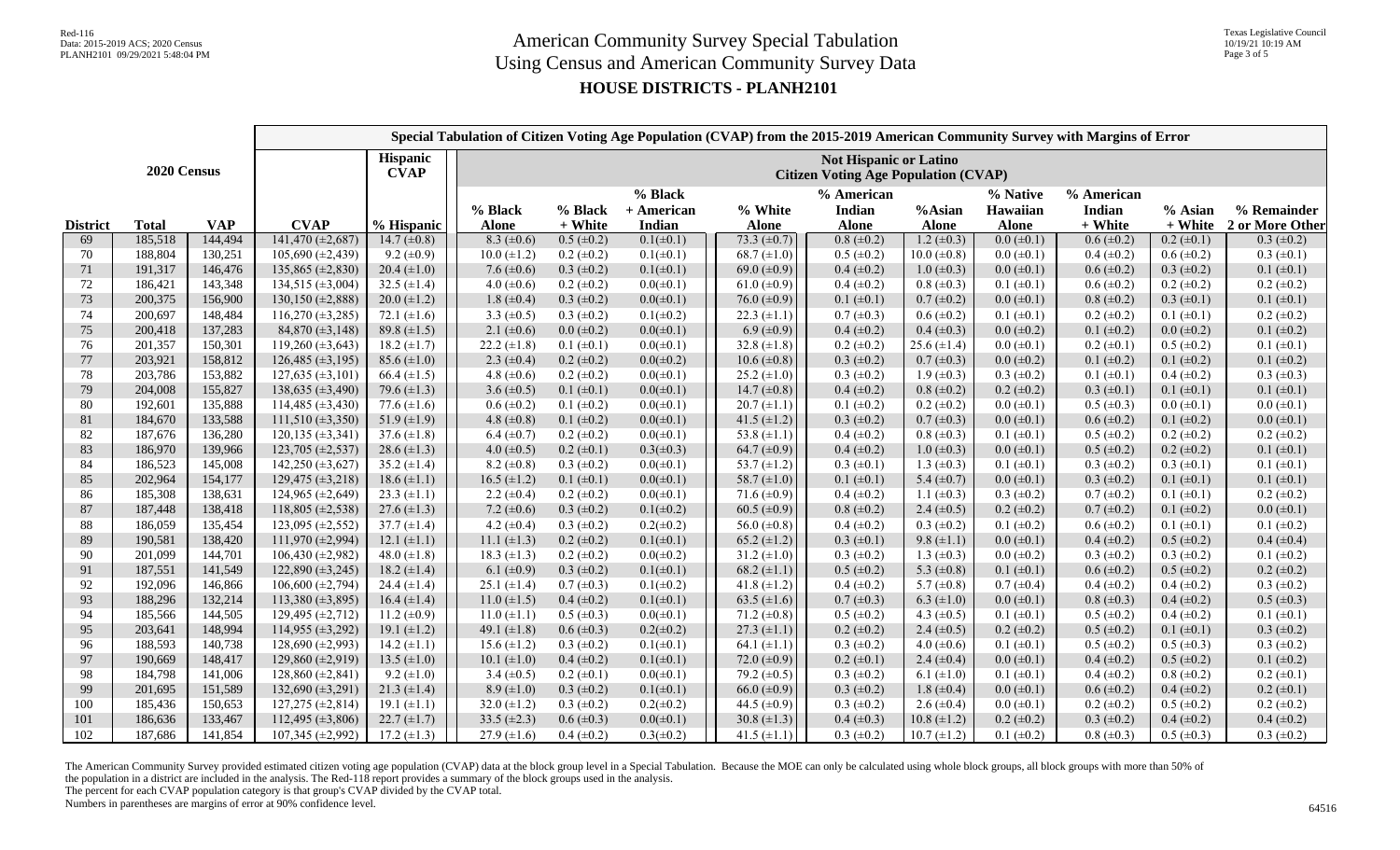## **HOUSE DISTRICTS - PLANH2101**

|                 |                    |                    |                                                   |                                                                              |                                     |                                    | Special Tabulation of Citizen Voting Age Population (CVAP) from the 2015-2019 American Community Survey with Margins of Error |                                      |                                      |                                      |                                      |                                      |                                    |                                        |
|-----------------|--------------------|--------------------|---------------------------------------------------|------------------------------------------------------------------------------|-------------------------------------|------------------------------------|-------------------------------------------------------------------------------------------------------------------------------|--------------------------------------|--------------------------------------|--------------------------------------|--------------------------------------|--------------------------------------|------------------------------------|----------------------------------------|
| 2020 Census     |                    |                    | <b>Hispanic</b><br><b>CVAP</b>                    | <b>Not Hispanic or Latino</b><br><b>Citizen Voting Age Population (CVAP)</b> |                                     |                                    |                                                                                                                               |                                      |                                      |                                      |                                      |                                      |                                    |                                        |
|                 |                    |                    |                                                   |                                                                              | % Black                             | % Black                            | % Black<br>+ American                                                                                                         | % White                              | % American<br><b>Indian</b>          | %Asian                               | % Native<br>Hawaiian                 | % American<br>Indian                 | % Asian                            | % Remainder                            |
| <b>District</b> | <b>Total</b>       | <b>VAP</b>         | <b>CVAP</b>                                       | % Hispanic                                                                   | <b>Alone</b>                        | + White                            | Indian                                                                                                                        | <b>Alone</b>                         | <b>Alone</b>                         | <b>Alone</b>                         | <b>Alone</b>                         | + White                              | + White                            | 2 or More Other                        |
| 103             | 189,432            | 147,409            | $94,480 (\pm 2,567)$                              | 36.0 $(\pm 1.6)$                                                             | $13.2 (\pm 1.2)$                    | $0.5 \ (\pm 0.3)$                  | $0.2(\pm 0.2)$                                                                                                                | 44.9 $(\pm 1.2)$                     | $0.2 \ (\pm 0.2)$                    | 4.1 $(\pm 0.6)$                      | $0.0 (\pm 0.2)$                      | $0.4 (\pm 0.2)$                      | $0.3 \ (\pm 0.2)$                  | $0.1 (\pm 0.2)$                        |
| 104             | 186,630            | 135,171            | 93,925 (±2,867)                                   | 52.2 $(\pm 1.8)$                                                             | 30.0 $(\pm 1.5)$                    | $0.2 \ (\pm 0.2)$                  | $0.1(\pm 0.2)$                                                                                                                | 16.3 $(\pm 0.9)$                     | $0.3 (\pm 0.2)$                      | $0.5 \ (\pm 0.3)$                    | $0.0 (\pm 0.2)$                      | $0.2 \ (\pm 0.2)$                    | $0.0 \ (\pm 0.2)$                  | $0.1 (\pm 0.2)$                        |
| 105             | 186,828<br>191,093 | 140,913            | 82,405 ( $\pm$ 2,367)                             | 32.6 $(\pm 1.6)$                                                             | $17.6 (\pm 1.4)$                    | $0.3 \ (\pm 0.2)$                  | $0.1(\pm 0.2)$                                                                                                                | 39.6 $(\pm 1.2)$                     | $0.4 (\pm 0.3)$                      | $8.0 \ (\pm 0.9)$                    | $0.3 \ (\pm 0.3)$                    | $0.3 \ (\pm 0.2)$                    | $0.4 (\pm 0.2)$                    | $0.3 \ (\pm 0.3)$                      |
| 106             | 186,185            | 136,666            | $\overline{108,765}$ (±2,603)<br>105,295 (±2,890) | $11.0 (\pm 1.0)$                                                             | $8.7 (\pm 1.1)$<br>20.0 $(\pm 1.4)$ | $0.4 \ (\pm 0.3)$                  | $0.1(\pm 0.1)$                                                                                                                | 71.4 $(\pm 1.1)$                     | $0.3 (\pm 0.2)$                      | 7.1 $(\pm 0.7)$                      | $0.0 (\pm 0.1)$                      | $0.3 \ (\pm 0.1)$                    | $0.5 (\pm 0.2)$                    | $0.1 (\pm 0.1)$                        |
| 107<br>108      | 187,643            | 140,174            |                                                   | 23.5 $(\pm 1.5)$                                                             |                                     | $0.4 (\pm 0.2)$                    | $0.2(\pm 0.2)$                                                                                                                | 51.5 $(\pm 1.0)$                     | $0.4 (\pm 0.2)$                      | 2.9 $(\pm 0.5)$                      | $0.0 (\pm 0.2)$                      | $0.3 \ (\pm 0.2)$                    | $0.3 \ (\pm 0.2)$                  | $0.3 \ (\pm 0.2)$                      |
| 109             | 188,181            | 151,154<br>136,550 | 133,385 $(\pm 2, 289)$                            | $6.6 \ (\pm 0.5)$                                                            | 4.3 $(\pm 0.6)$<br>64.6 $(\pm 1.8)$ | $0.2 \ (\pm 0.1)$                  | $0.0(\pm 0.1)$<br>$0.2(\pm 0.2)$                                                                                              | 83.8 $(\pm 0.6)$                     | $0.2 \ (\pm 0.1)$<br>$0.2 (\pm 0.2)$ | 3.5 $(\pm 0.4)$                      | $0.1 (\pm 0.1)$                      | $0.6 (\pm 0.2)$                      | $0.4 \ (\pm 0.2)$                  | $0.2 \ (\pm 0.2)$<br>$0.3 \ (\pm 0.2)$ |
| 110             | 185,481            | 126,827            | 113,540 (±3,460)<br>79,770 (±2,837)               | 14.0 $(\pm 1.2)$<br>38.1 $(\pm 1.8)$                                         | 43.0 $(\pm 2.1)$                    | $0.7 (\pm 0.3)$<br>$0.1 (\pm 0.2)$ | $0.1(\pm 0.2)$                                                                                                                | 19.2 $(\pm 1.1)$<br>18.1 $(\pm 1.3)$ | $0.1 (\pm 0.2)$                      | $0.4 (\pm 0.2)$<br>$0.2 \ (\pm 0.2)$ | $0.0 \ (\pm 0.1)$<br>$0.0 (\pm 0.2)$ | $0.3 \ (\pm 0.2)$<br>$0.1 (\pm 0.2)$ | $0.1 (\pm 0.1)$<br>$0.1 (\pm 0.2)$ | $0.1 (\pm 0.2)$                        |
| 111             | 185,801            | 137,653            | 120,480 (±3,444)                                  | 17.8 $(\pm 1.4)$                                                             | 60.8 $(\pm 1.7)$                    | $0.4 (\pm 0.3)$                    | $0.2(\pm 0.2)$                                                                                                                | 17.8 $(\pm 1.0)$                     | $0.2 (\pm 0.2)$                      | $2.0 \ (\pm 0.5)$                    | $0.1 (\pm 0.1)$                      | $0.1 (\pm 0.1)$                      | $0.1 (\pm 0.1)$                    | $0.4 (\pm 0.2)$                        |
| 112             | 185,204            | 144,361            | $123,185 \ (\pm 3,087)$                           | $12.6 \ (\pm 1.2)$                                                           | $10.7 (\pm 1.2)$                    | $0.5 \ (\pm 0.3)$                  | $0.2(\pm 0.2)$                                                                                                                | $65.7 (\pm 1.0)$                     | $0.4 (\pm 0.2)$                      | $8.4 (\pm 0.9)$                      | $0.0 \ (\pm 0.1)$                    | $0.7 (\pm 0.2)$                      | $0.5 (\pm 0.2)$                    | $0.2 \ (\pm 0.2)$                      |
| 113             | 185,073            | 137,196            | $106,955 \ (\pm 2,888)$                           | $26.2 \ (\pm 1.5)$                                                           | 22.0 $(\pm 1.6)$                    | $0.5 (\pm 0.2)$                    | $0.2(\pm 0.2)$                                                                                                                | 41.6 $(\pm 1.1)$                     | $0.3 \ (\pm 0.2)$                    | 8.1 $(\pm 0.8)$                      | $0.0 (\pm 0.1)$                      | $0.4 (\pm 0.2)$                      | $0.3 \ (\pm 0.2)$                  | $0.4 (\pm 0.2)$                        |
| 114             | 187,670            | 136,156            | 109,030 $(\pm 2,978)$                             | 40.2 $(\pm 1.7)$                                                             | 24.1 $(\pm 1.5)$                    | $0.3 \ (\pm 0.2)$                  | $0.1(\pm 0.2)$                                                                                                                | $28.7 \ (\pm 1.1)$                   | $0.3 (\pm 0.2)$                      | 5.5 $(\pm 0.7)$                      | $0.0 \ (\pm 0.1)$                    | $0.3 \ (\pm 0.2)$                    | $0.3 \ (\pm 0.2)$                  | $0.2 \ (\pm 0.2)$                      |
| 115             | 186,289            | 146,507            | 109,690 (±2,473)                                  | $16.5 \ (\pm 1.1)$                                                           | 14.3 $(\pm 1.1)$                    | $0.5 \ (\pm 0.2)$                  | $0.5(\pm 0.3)$                                                                                                                | 53.4 $(\pm 1.0)$                     | $0.4 (\pm 0.2)$                      | 12.2 $(\pm 0.8)$                     | $0.1 (\pm 0.1)$                      | $1.0 \ (\pm 0.3)$                    | $0.6 (\pm 0.2)$                    | $0.6 (\pm 0.3)$                        |
| 116             | 200,120            | 160,090            | 144,965 (±3,590)                                  | 58.1 $(\pm 1.5)$                                                             | 6.5 $(\pm 0.7)$                     | $0.3 \ (\pm 0.2)$                  | $0.0(\pm 0.1)$                                                                                                                | $31.0 \ (\pm 1.1)$                   | $0.2 (\pm 0.2)$                      | 2.9 $(\pm 0.4)$                      | $0.1 (\pm 0.1)$                      | $0.2 \ (\pm 0.1)$                    | $0.5 (\pm 0.2)$                    | $0.2 \ (\pm 0.1)$                      |
| 117             | 198,399            | 139,199            | 102,830 (±3,189)                                  | 67.1 $(\pm 1.8)$                                                             | 7.0 $(\pm 0.9)$                     | $0.3 \ (\pm 0.2)$                  | $0.1(\pm 0.1)$                                                                                                                | 22.6 $(\pm 1.1)$                     | $0.3 (\pm 0.2)$                      | $1.5 \ (\pm 0.4)$                    | $0.0 \ (\pm 0.1)$                    | $0.2 \ (\pm 0.2)$                    | $0.4 (\pm 0.2)$                    | $0.5 \ (\pm 0.2)$                      |
| 118             | 199,826            | 148,024            | 130,780 $(\pm 3,660)$                             | 63.6 $(\pm 1.7)$                                                             | 4.2 $(\pm 0.7)$                     | $0.2 \ (\pm 0.2)$                  | $0.1(\pm 0.1)$                                                                                                                | 29.6 $(\pm 1.2)$                     | $0.1 (\pm 0.2)$                      | 1.4 $(\pm 0.4)$                      | $0.1 (\pm 0.1)$                      | $0.2 \ (\pm 0.1)$                    | $0.2 \ (\pm 0.1)$                  | $0.3 \ (\pm 0.2)$                      |
| 119             | 202,657            | 150,837            | 132,475 (±3,442)                                  | 60.8 $(\pm 1.5)$                                                             | $10.2 (\pm 1.0)$                    | $0.5 (\pm 0.2)$                    | $0.1(\pm 0.2)$                                                                                                                | 26.1 $(\pm 1.1)$                     | $0.2 (\pm 0.2)$                      | $1.0 \ (\pm 0.2)$                    | $0.0 \ (\pm 0.1)$                    | $0.6 (\pm 0.3)$                      | $0.2 \ (\pm 0.1)$                  | $0.2 \ (\pm 0.2)$                      |
| 120             | 203,115            | 149,887            | $122,485 \ (\pm 3,284)$                           | 42.0 $(\pm 1.6)$                                                             | 25.3 $(\pm 1.4)$                    | $0.4 \ (\pm 0.2)$                  | $0.1(\pm 0.1)$                                                                                                                | $28.2 \ (\pm 1.1)$                   | $0.3 \ (\pm 0.2)$                    | 2.3 $(\pm 0.4)$                      | $0.1 (\pm 0.2)$                      | $0.3 \ (\pm 0.2)$                    | $0.3 \ (\pm 0.2)$                  | $0.5 \ (\pm 0.3)$                      |
| 121             | 203,209            | 155,904            | 134,400 (±3,095)                                  | 31.5 $(\pm 1.4)$                                                             | 5.8 $(\pm 0.8)$                     | $0.4 (\pm 0.2)$                    | $0.0(\pm 0.1)$                                                                                                                | 58.2 $(\pm 1.2)$                     | $0.2 \ (\pm 0.1)$                    | $2.9 \ (\pm 0.5)$                    | $0.0 \ (\pm 0.1)$                    | $0.2 \ (\pm 0.1)$                    | $0.5 \ (\pm 0.2)$                  | $0.4 (\pm 0.2)$                        |
| 122             | 201,984            | 149,711            | 112,940 $(\pm 2,695)$                             | 32.2 $(\pm 1.5)$                                                             | 4.5 $(\pm 0.7)$                     | $0.3 \ (\pm 0.2)$                  | $0.0(\pm 0.1)$                                                                                                                | 56.9 $(\pm 1.1)$                     | $0.1 (\pm 0.1)$                      | 4.3 $(\pm 0.5)$                      | $0.1 (\pm 0.1)$                      | $0.5 (\pm 0.2)$                      | $0.6 (\pm 0.2)$                    | $0.3 (\pm 0.1)$                        |
| 123             | 200,095            | 160,561            | 148,925 (±3,595)                                  | 60.4 $(\pm 1.5)$                                                             | 3.8 $(\pm 0.5)$                     | $0.2 \ (\pm 0.2)$                  | $0.2(\pm 0.2)$                                                                                                                | 33.0 $(\pm 0.9)$                     | $0.3 \ (\pm 0.2)$                    | 1.4 $(\pm 0.3)$                      | $0.1 (\pm 0.1)$                      | $0.4 (\pm 0.2)$                      | $0.3 \ (\pm 0.2)$                  | $0.1 (\pm 0.1)$                        |
| 124             | 197,852            | 146,224            | 133,240 $(\pm 3,760)$                             | 69.4 $(\pm 1.7)$                                                             | $8.7 (\pm 1.0)$                     | $0.6 \ (\pm 0.3)$                  | $0.1(\pm 0.1)$                                                                                                                | 18.3 $(\pm 1.0)$                     | $0.3 \ (\pm 0.2)$                    | $1.6 (\pm 0.3)$                      | $0.2 \ (\pm 0.2)$                    | $0.2 \ (\pm 0.1)$                    | $0.5 \ (\pm 0.3)$                  | $0.3 (\pm 0.2)$                        |
| 125             | 202,067            | 151,951            | $148,600 \ (\pm 3,557)$                           | 63.7 $(\pm 1.5)$                                                             | 4.8 $(\pm 0.6)$                     | $0.2 \ (\pm 0.2)$                  | $0.0(\pm 0.1)$                                                                                                                | $27.6 (\pm 1.0)$                     | $0.1 (\pm 0.1)$                      | 2.3 $(\pm 0.5)$                      | $0.3 \ (\pm 0.2)$                    | $0.5 (\pm 0.2)$                      | $0.3 \ (\pm 0.2)$                  | $0.1 (\pm 0.1)$                        |
| 126             | 194,060            | 147,183            | 125,610 $(\pm 3, 433)$                            | 17.4 $(\pm 1.3)$                                                             | 15.1 $(\pm 1.4)$                    | $0.3 \ (\pm 0.2)$                  | $0.0(\pm 0.1)$                                                                                                                | 59.1 $(\pm 1.3)$                     | $0.1 (\pm 0.1)$                      | 6.8 $(\pm 0.7)$                      | $0.1 (\pm 0.1)$                      | $0.3 \ (\pm 0.2)$                    | $0.5 \ (\pm 0.3)$                  | $0.2 \ (\pm 0.2)$                      |
| 127             | 199,089            | 144,351            | $127,320 \ (\pm 3,246)$                           | $21.0 (\pm 1.4)$                                                             | $16.9 \ (\pm 1.4)$                  | $0.4 (\pm 0.2)$                    | $0.0(\pm 0.1)$                                                                                                                | 58.2 $(\pm 1.2)$                     | $0.1 (\pm 0.1)$                      | 2.3 $(\pm 0.4)$                      | $0.3 \ (\pm 0.3)$                    | $0.4 (\pm 0.2)$                      | $0.3 \ (\pm 0.2)$                  | $0.3 \ (\pm 0.3)$                      |
| 128             | 201,183            | 148,227            | 124,695 (±3,277)                                  | 28.9 $(\pm 1.6)$                                                             | $9.9 \ (\pm 1.1)$                   | $0.3 \ (\pm 0.2)$                  | $0.0(\pm 0.1)$                                                                                                                | 58.2 $(\pm 1.1)$                     | $0.3 \ (\pm 0.2)$                    | $1.7 (\pm 0.4)$                      | $0.0 \ (\pm 0.1)$                    | $0.4 (\pm 0.2)$                      | $0.1 (\pm 0.1)$                    | $0.2 \ (\pm 0.1)$                      |
| 129             | 198,661            | 154,787            | 132,075 (±2,996)                                  | 22.6 $(\pm 1.4)$                                                             | 7.8 $(\pm 0.9)$                     | $0.5 \ (\pm 0.2)$                  | $0.1(\pm 0.1)$                                                                                                                | 59.0 $(\pm 0.9)$                     | $0.2 \ (\pm 0.1)$                    | $8.2 \ (\pm 0.8)$                    | $0.0 \ (\pm 0.1)$                    | $0.6 (\pm 0.2)$                      | $0.5 (\pm 0.2)$                    | $0.4 (\pm 0.3)$                        |
| 130             | 194,311            | 139,508            | $120,960 (\pm 3,244)$                             | 17.1 $(\pm 1.4)$                                                             | 9.3 $(\pm 0.9)$                     | $0.1 (\pm 0.1)$                    | $0.0(\pm 0.1)$                                                                                                                | $64.6 (\pm 1.3)$                     | $0.2 (\pm 0.2)$                      | 7.3 $(\pm 0.9)$                      | $0.0 \ (\pm 0.1)$                    | $0.7 (\pm 0.4)$                      | $0.3 \ (\pm 0.2)$                  | $0.3 (\pm 0.3)$                        |
| 131             | 201,256            | 144,968            | $103,160 (\pm 3,546)$                             | 35.0 $(\pm 1.8)$                                                             | 43.2 $(\pm 2.1)$                    | $0.1 (\pm 0.2)$                    | $0.2(\pm 0.2)$                                                                                                                | 13.4 $(\pm 0.9)$                     | $0.1 (\pm 0.2)$                      | 7.6 $(\pm 0.8)$                      | $0.0 \ (\pm 0.1)$                    | $0.1 (\pm 0.1)$                      | $0.2 \ (\pm 0.2)$                  | $0.1 (\pm 0.2)$                        |
| 132             | 195,943            | 141,733            | $115,345 \ (\pm 3,273)$                           | 23.6 $(\pm 1.7)$                                                             | 11.2 $(\pm 1.4)$                    | $0.3 \ (\pm 0.2)$                  | $0.0(\pm 0.1)$                                                                                                                | 55.1 $(\pm 1.2)$                     | $0.5 (\pm 0.3)$                      | 8.1 $(\pm 0.8)$                      | $0.0 \ (\pm 0.1)$                    | $0.4 (\pm 0.2)$                      | $0.5 (\pm 0.2)$                    | $0.4 (\pm 0.3)$                        |
| 133             | 196,966            | 155,045            | 116,905 (±2,877)                                  | 14.2 $(\pm 1.1)$                                                             | 14.0 $(\pm 1.3)$                    | $0.2 \ (\pm 0.2)$                  | $0.2(\pm 0.2)$                                                                                                                | 62.5 $(\pm 1.1)$                     | $0.2 (\pm 0.2)$                      | 7.6 $(\pm 0.7)$                      | $0.0 (\pm 0.1)$                      | $0.3 \ (\pm 0.2)$                    | $0.6 (\pm 0.2)$                    | $0.1 (\pm 0.2)$                        |
| 134             | 202,847            | 168,828            | $141,650 \ (\pm 2,921)$                           | 12.2 $(\pm 0.8)$                                                             | $6.2 \ (\pm 0.7)$                   | $0.3 \ (\pm 0.2)$                  | $0.0(\pm 0.1)$                                                                                                                | 69.6 $(\pm 1.0)$                     | $0.2 (\pm 0.2)$                      | $9.6 \ (\pm 0.7)$                    | $0.0 (\pm 0.1)$                      | $0.5 (\pm 0.2)$                      | $1.0 \ (\pm 0.2)$                  | $0.2 \ (\pm 0.2)$                      |
| 135             | 197,186            | 140,362            | $97,605 \ (\pm 3,612)$                            | 33.2 $(\pm 2.4)$                                                             | 22.5 $(\pm 2.0)$                    | $0.3 \ (\pm 0.2)$                  | $0.1(\pm 0.1)$                                                                                                                | 33.3 $(\pm 1.7)$                     | $0.2 (\pm 0.2)$                      | 9.3 $(\pm 1.2)$                      | $0.1 (\pm 0.2)$                      | $0.2 \ (\pm 0.2)$                    | $0.6 (\pm 0.3)$                    | $0.3 \ (\pm 0.2)$                      |
| 136             | 203,904            | 153,117            | $123,000 \ (\pm 3,500)$                           | $21.9 \ (\pm 1.7)$                                                           | 8.3 $(\pm 1.1)$                     | $0.4 (\pm 0.2)$                    | $0.1(\pm 0.1)$                                                                                                                | 60.1 $(\pm 0.9)$                     | $0.2 (\pm 0.2)$                      | 7.3 $(\pm 0.7)$                      | $0.0 \ (\pm 0.1)$                    | $0.5 \ (\pm 0.2)$                    | $0.9 \ (\pm 0.2)$                  | $0.3 \ (\pm 0.2)$                      |

The American Community Survey provided estimated citizen voting age population (CVAP) data at the block group level in a Special Tabulation. Because the MOE can only be calculated using whole block groups, all block groups the population in a district are included in the analysis. The Red-118 report provides a summary of the block groups used in the analysis.

The percent for each CVAP population category is that group's CVAP divided by the CVAP total.